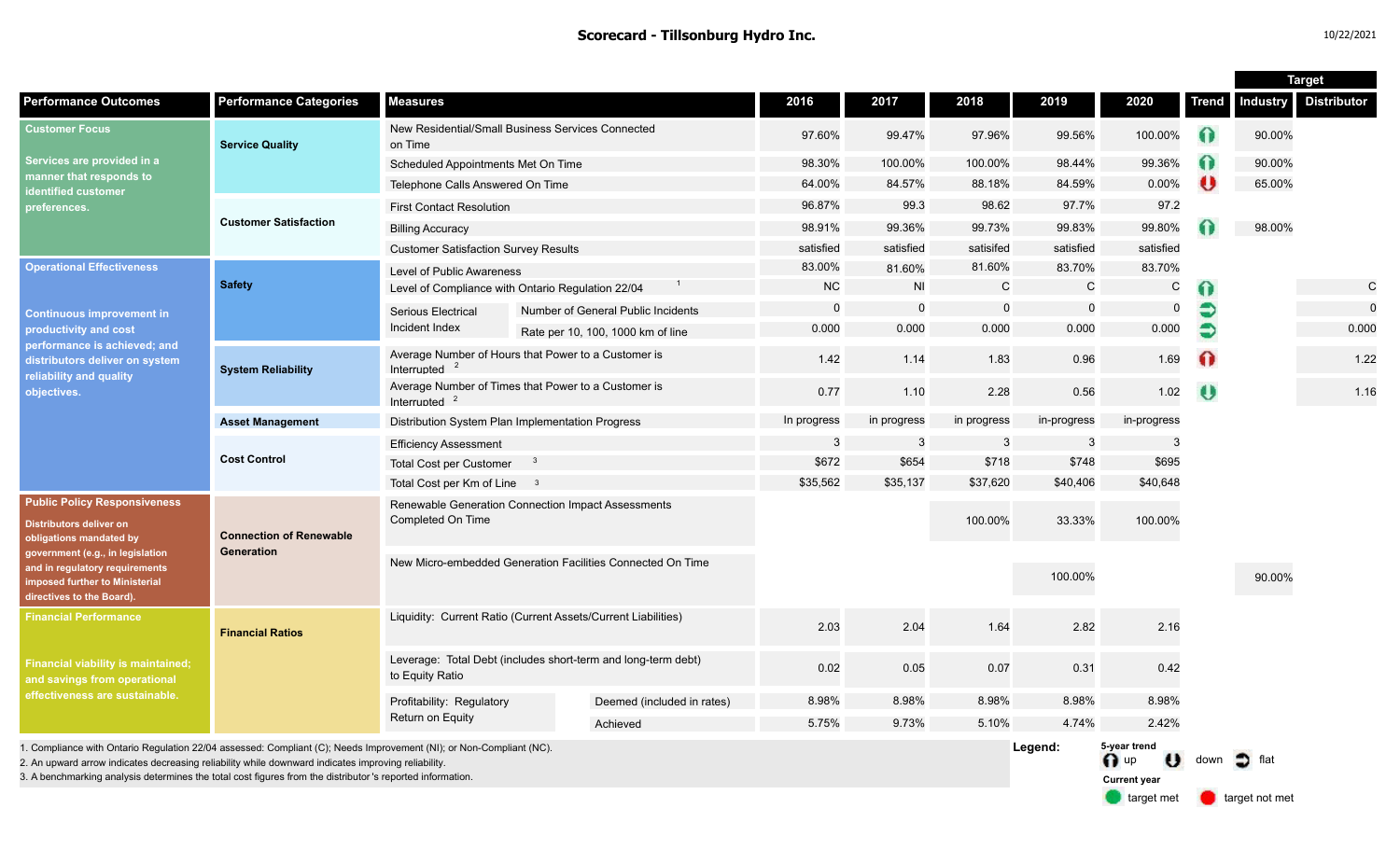# 2020 Scorecard MD&A- General Overview Tillsonburg Hydro Inc.

During 2020, Tillsonburg Hydro Inc. (THI) met most industry targets reported on the Scorecard including improvements over 2019 results in the System Quality metrics. THI continues year-over-year improvements, when considering the Scorecard in entirety.

## Service Quality

Tillsonburg Hydro Inc. (THI) strives to provide customer service that exceeds the Ontario Energy Board (OEB) Industry Targets. During 2020, THI continued to exceed the industry targets for all Service Quality measures on the scorecard.

#### New Residential/Small Business Services Connected on Time

THI connected 284 of 284 new services (100.00%) within the 5-business day standard during fiscal 2020; this exceeds the OEB target of 90%.

#### • Scheduled Appointments Met On Time

During fiscal 2020, THI attended 156 of 157 scheduled appointments (99.36%) as scheduled. THI consistently exceeds the OEB target of 90%.

#### Telephone Calls Answered On Time

Due to a telephone system change and a delay in the implementation of software THI is unable to provide data with respect to this performance category for 2020. THI anticipates that the software will be implemented in the fourth quarter of 2021. THI is confident that the same level of service in the past has been maintained.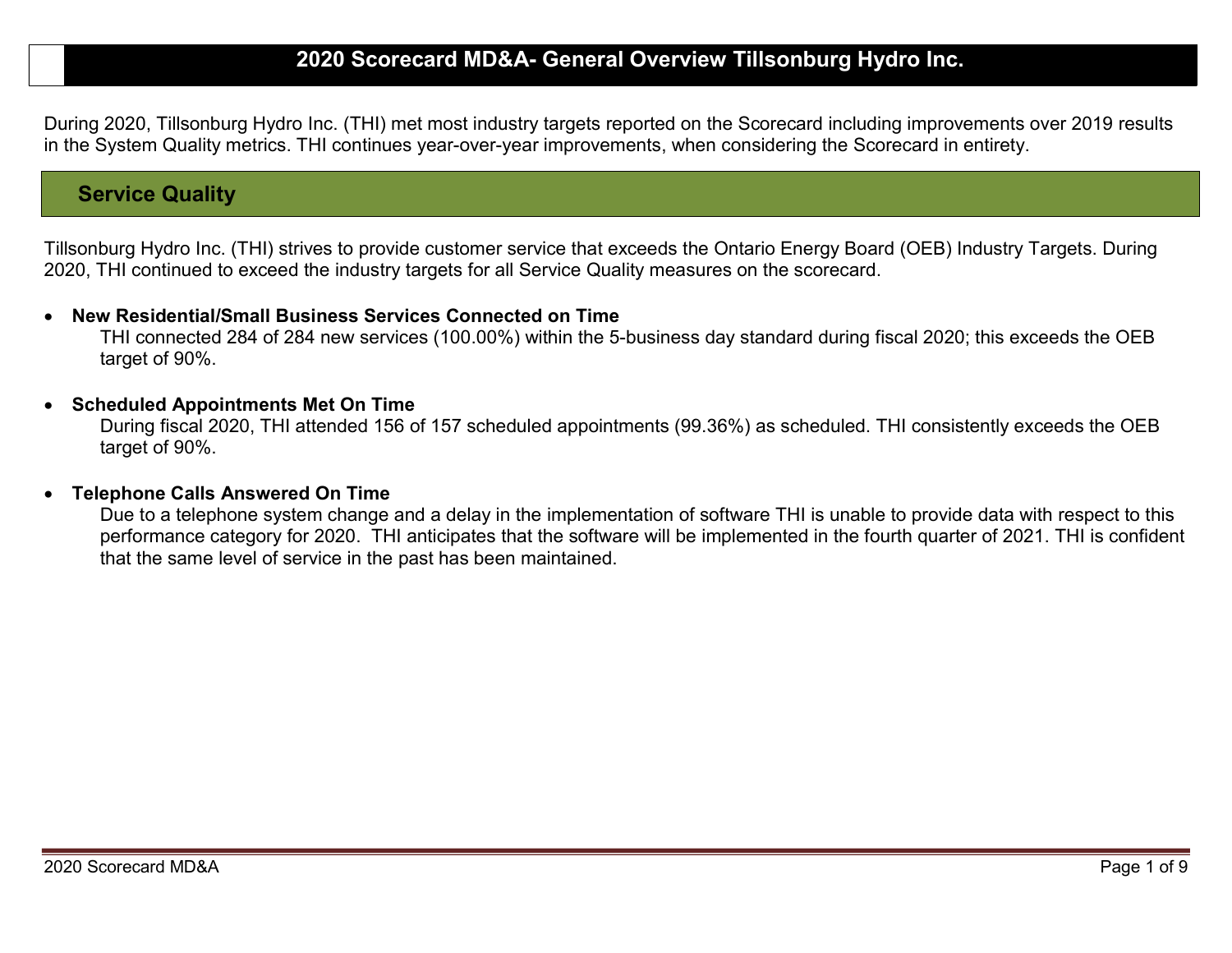# Customer Satisfaction

The satisfaction of customers is of high importance to THI. The Customer Satisfaction metrics on the Scorecard exceed OEB industry targets and have been consistent during 2015 through 2020.

#### First Contact Resolution

THI resolved customer issues 97.20% during the first contact with THI staff during 2020. THI will continue to value customer's time by empowering our staff to resolve customer issues during the first contact.

#### Billing Accuracy

During 2020, THI produced 97,104 bills and achieved 99.80% accuracy metric. This metric exceeds the 98% industry target set by the OEB and is consistent with historical results.

#### Customer Satisfaction Survey Results

During 2019, THI conducted an independent Customer Satisfaction Survey to assist in obtaining information relating to Customer Satisfaction. THI's results were consistent with previous Satisfaction Surveys (last performed in 2017) where Customers were "Satisfied" with THI business results.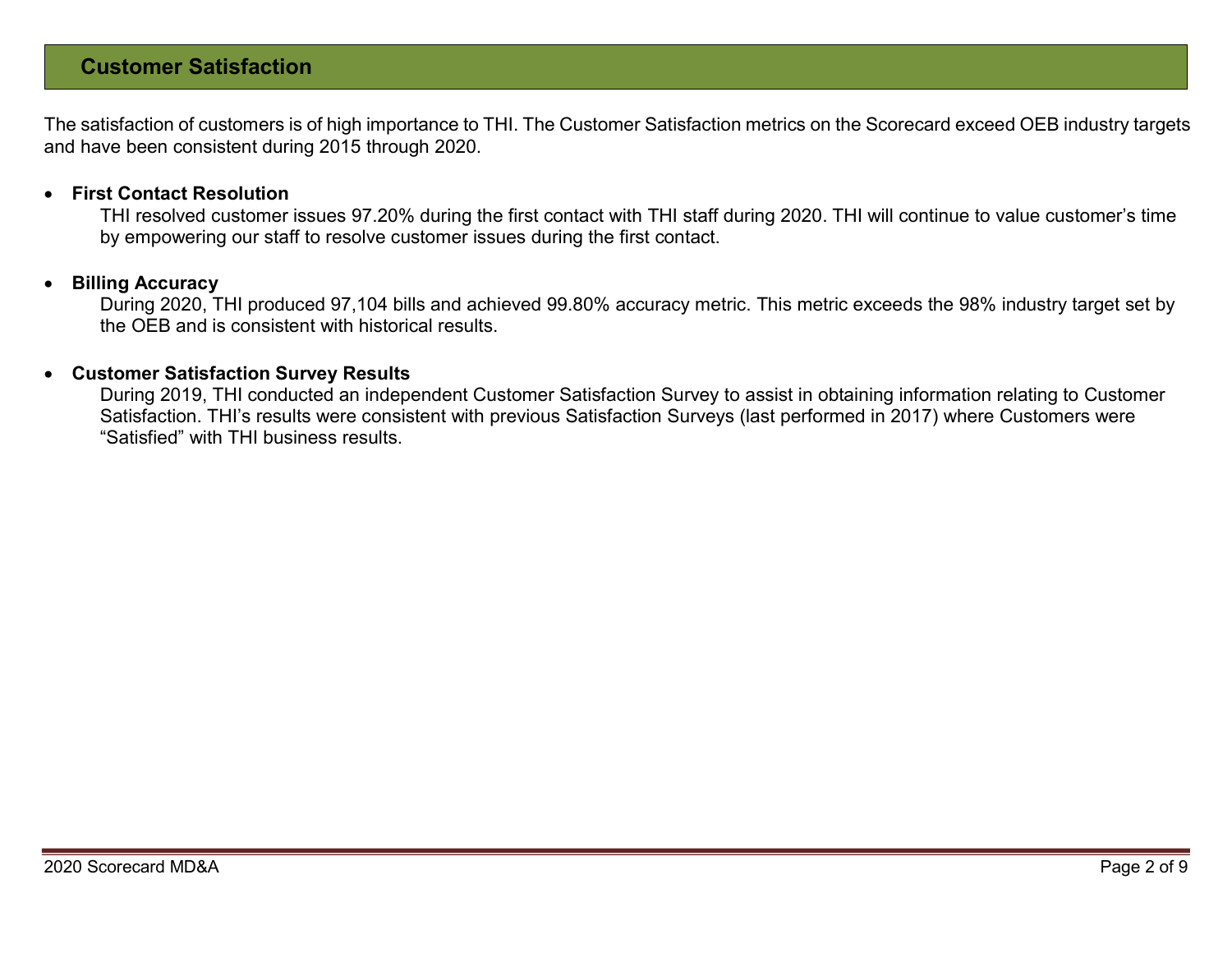#### **Safety**

## Public Safety

The Ontario Energy Board (OEB) introduced the Safety measure in 2015. This measure looks at safety from a customers' point of view as safety of the distribution system is a high priority. The Safety measure is generated by the Electrical Safety Authority (ESA) and includes three components: Public Awareness of Electrical Safety, Compliance with Ontario Regulation 22/04, and the Serious Electrical Incident Index.

#### Component A – Public Awareness of Electrical Safety

THI engaged a 3<sup>rd</sup> party, during 2018 and will be updated in 2021 to survey residents within the THI service territory on the level of public awareness on electrical safety. THI achieved a result of 83.7%. While there is currently not an industry target published by the OEB, peer review of other Local Distribution Companies (LDCs), using our same vendor, show that of 15 LDCs data that was available the safety metrics were between 80.4% and 86.2% with the median score of 83.7%. THI's results are consistent with this group.

### $\circ$  Component B – Compliance with Ontario Regulation 22/04

During 2020, THI has achieved a "C" rating (Compliant).

### $\circ$  Component C – Serious Electrical Incident Index

For the years 2013 through 2020 THI has not had any "Serious Electrical Incidents". As a result, the numbers submitted for THI's scorecard by the Electrical Safety Authority are zeros. THI continues to work with ESA to ensure the distributor has done everything necessary to maintain this level of compliance.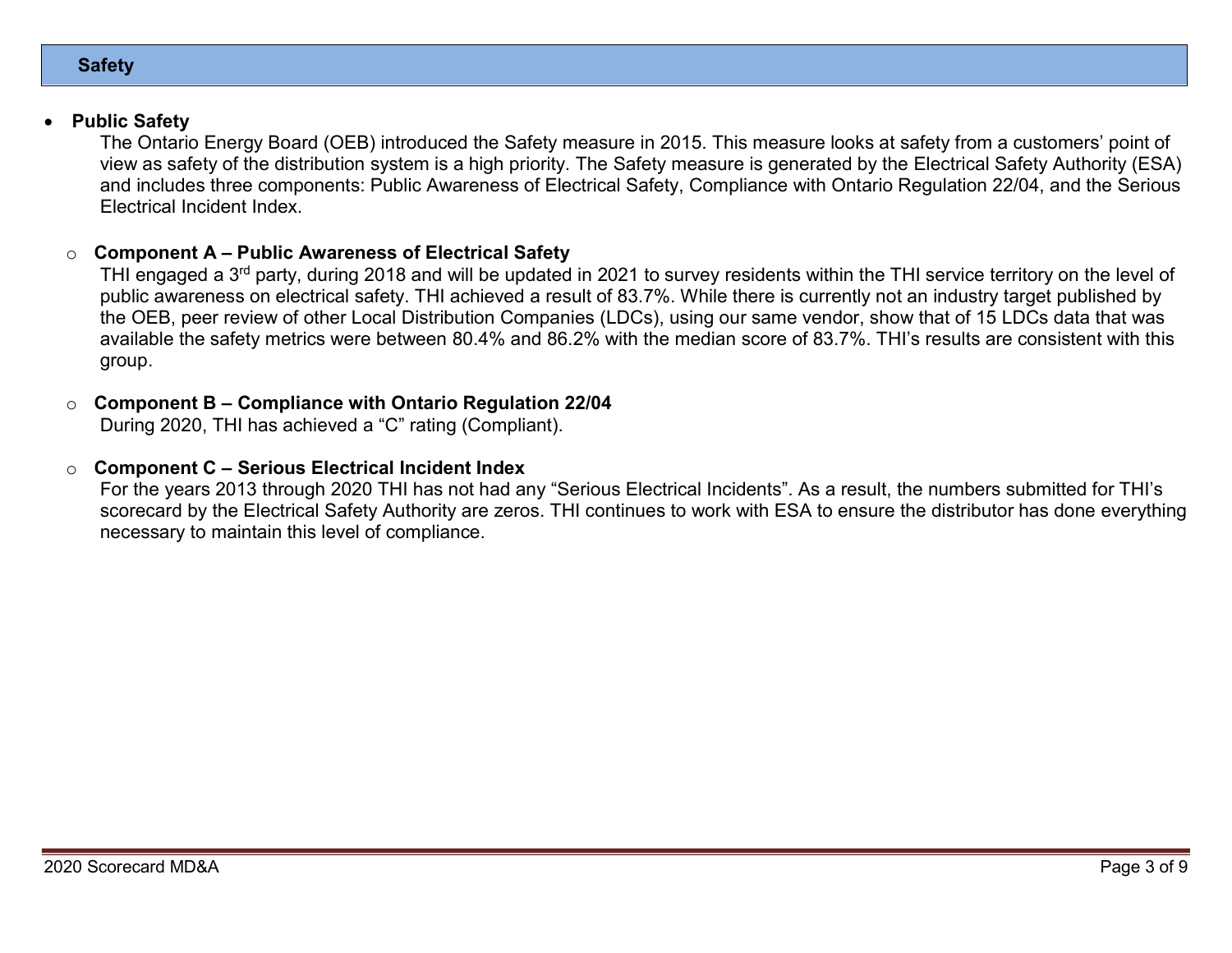# System Reliability

#### Average Number of Hours that Power to a Customer is Interrupted

During 2020, THI reported an increase in the Average number of Hours that Power to a customer is interrupted (SAIDI) compared to 2019. The 2020 results presented a metric of 1.69, which is does not meet the distributor target of 1.22.

#### Average Number of Times that Power to a Customer is Interrupted

During 2020, THI reported an increase in the Average Number of Times that Power to a customer is interrupted (SAIFI i.e. Frequency) compared to 2019 results. The 2020 results of 1.02 is better than the distributor target of 1.16.

## Asset Management

#### Distribution System Plan Implementation Progress

Tillsonburg Hydro Inc. is in the process of completing our Distribution System Plan and anticipates filing a revised DSP during 2021.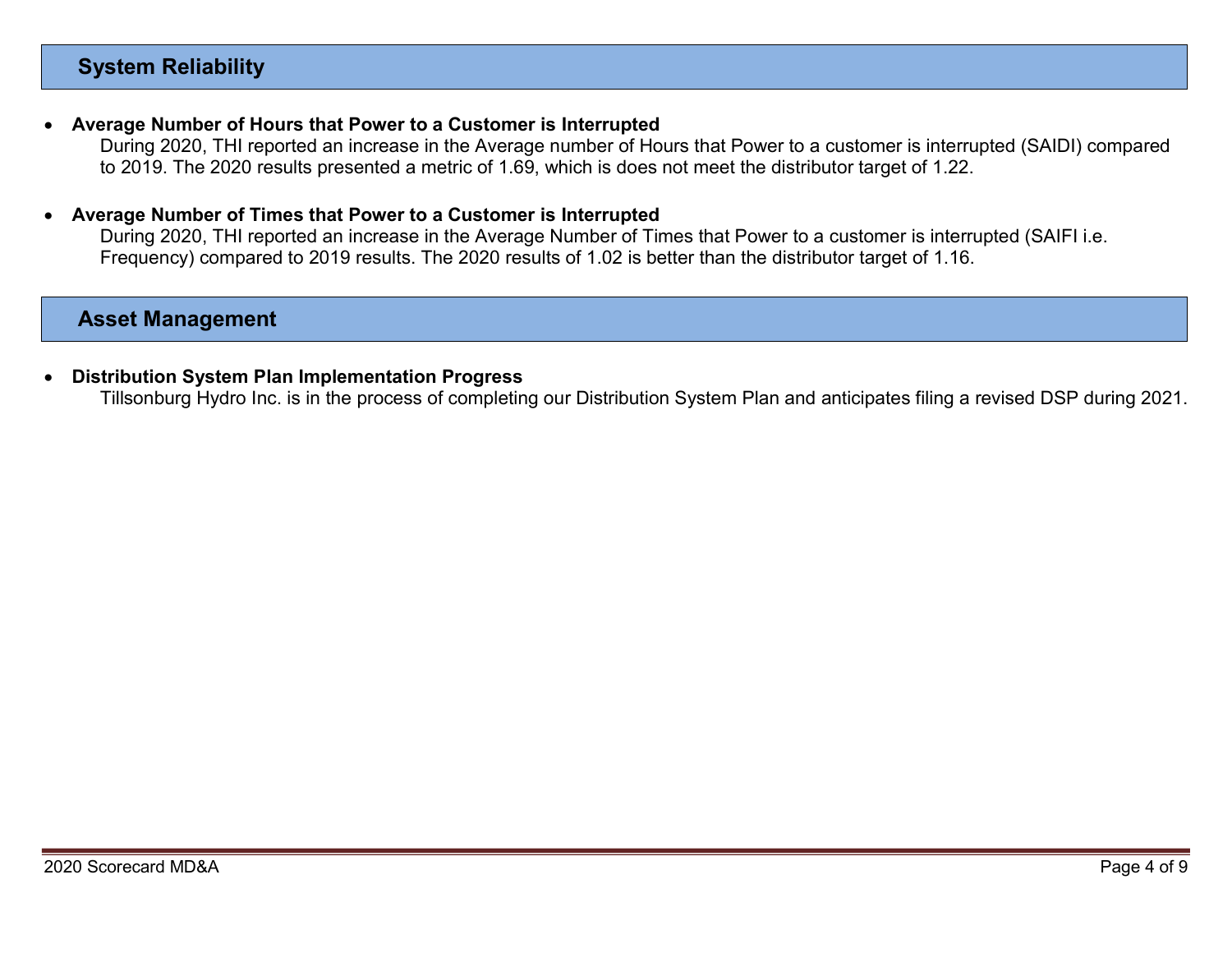#### Efficiency Assessment

The OEB contracts with 3rd party vendors to ranks LDCs in Ontario on an annual basis. The LDCs are ranked into 1 of 5 efficiency categories with category 1 being the most efficient and 5 being the least efficient. During 2020, THI maintained our ranking of group 3. Group 3 LDC's are defined as having actual costs within +/- 10% of predicted costs. Group 3 is the "average LDC".

#### Total Cost per Customer

Total cost per customer is calculated as the sum of THI capital and operating costs and dividing this cost figure by the total number of customers that THI serves. THI's total cost per customer in 2020 was \$695, which is an improvement compared to 2019 values, and retains THI within the 3 – Tranche of IRM stretch factors (the average grouping).

#### Total Cost per Km of Line

This measure uses the same total cost that is used in the Cost per Customer calculation above. The total cost is divided by the kilometers of line that THI operates to serve its customers. THI's total cost per Km of Line in 2020 is \$40,648 based on 132km of line. This is a slight increase compared 2019 values.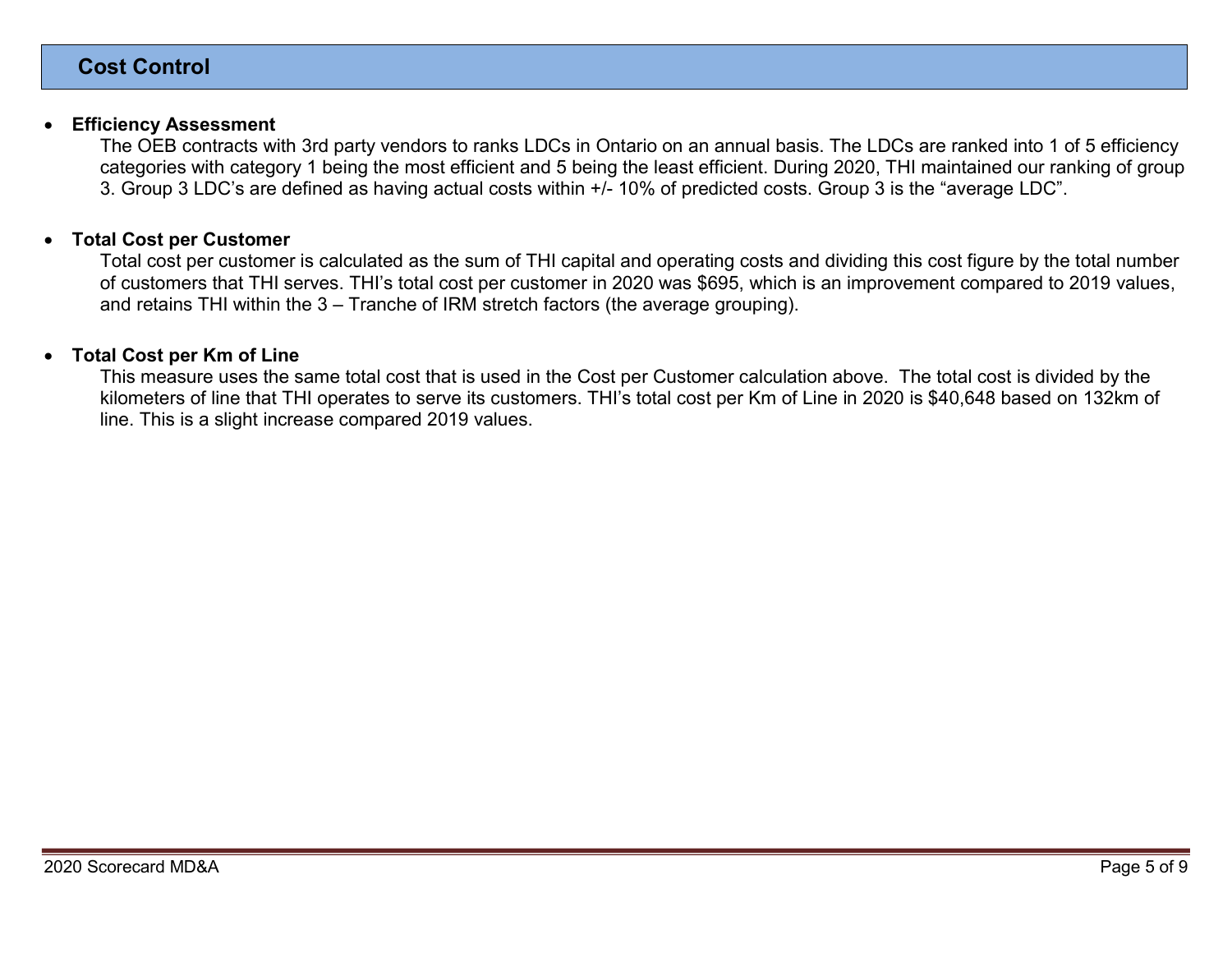## Conservation & Demand Management

#### • Net Cumulative Energy Savings

THI has exceeded the energy savings targets set for the program for 2019/2020. The Conservation and Demand Management (CDM) programs will be delivered by the IESO starting January 2021.

## Connection of Renewable Generation

- Renewable Generation Connection Impact Assessments Completed on Time THI has requests for 2 CIA's during 2020 of which 2 were processed within the prescribed time frame.
- New Micro-embedded Generation Facilities Connected On Time

THI did not connect any new micro-embedded generation facility during 2020.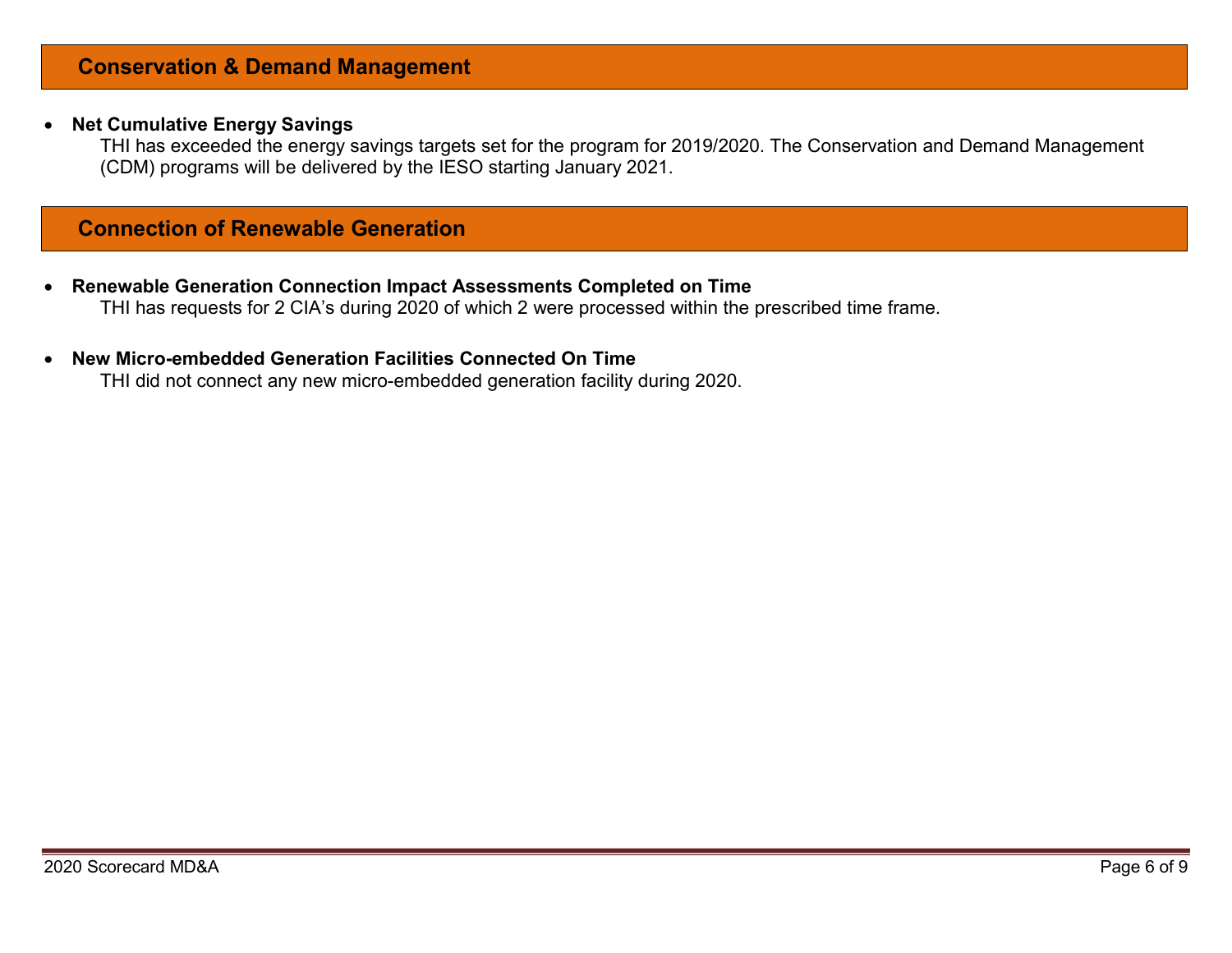## Liquidity: Current Ratio (Current Assets/Current Liabilities)

As an indicator of financial health, a current ratio that is greater than 1 is considered good as it indicates that the company can pay its short term debts and financial obligations. Companies with a ratio of greater than 1 are often referred to as being "liquid". The higher the number, the more "liquid" and the larger the margin of risk to cover the company's short-term debts and financial obligations.

Tillsonburg Hydro Inc.'s current ratio decreased from 2.82 in 2019 to 2.16 during 2020.

### Leverage: Total Debt (includes short-term and long-term debt) to Equity Ratio

The OEB uses a deemed capital structure of 60% debt, 40% equity for electricity distributors when establishing rates. This deemed capital mix is equal to a debt to equity ratio of 1.5 (60/40).

A debt to equity ratio of more than 1.5 indicates that a distributor is more highly levered than the deemed capital structure. A high debt to equity ratio may indicate that an electricity distributor may have difficulty generating sufficient cash flows to make its debt payments.

A debt to equity ratio of less than 1.5 indicates that the distributor is less levered than the deemed capital structure. A low debt-toequity ratio may indicate that an electricity distributor is not taking advantage of the increased profits that financial leverage may bring.

THI has a debt to equity structure that is less levered – this is demonstrated by the 2020 debt to equity ratio of 0.42.

Capital investments during 2021 and future years will see this ratio continue to climb towards industry norms.

## Profitability: Regulatory Return on Equity – Deemed (included in rates)

THI's current distribution rates have been approved by the OEB and include an expected (deemed) regulatory return on equity of 8.98%. The OEB allows a distributor to earn within +/- 3% of the expected return on equity. When a distributor performs outside of this range, the actual performance may trigger a regulatory review of the distributor's revenues and costs structure by the OEB.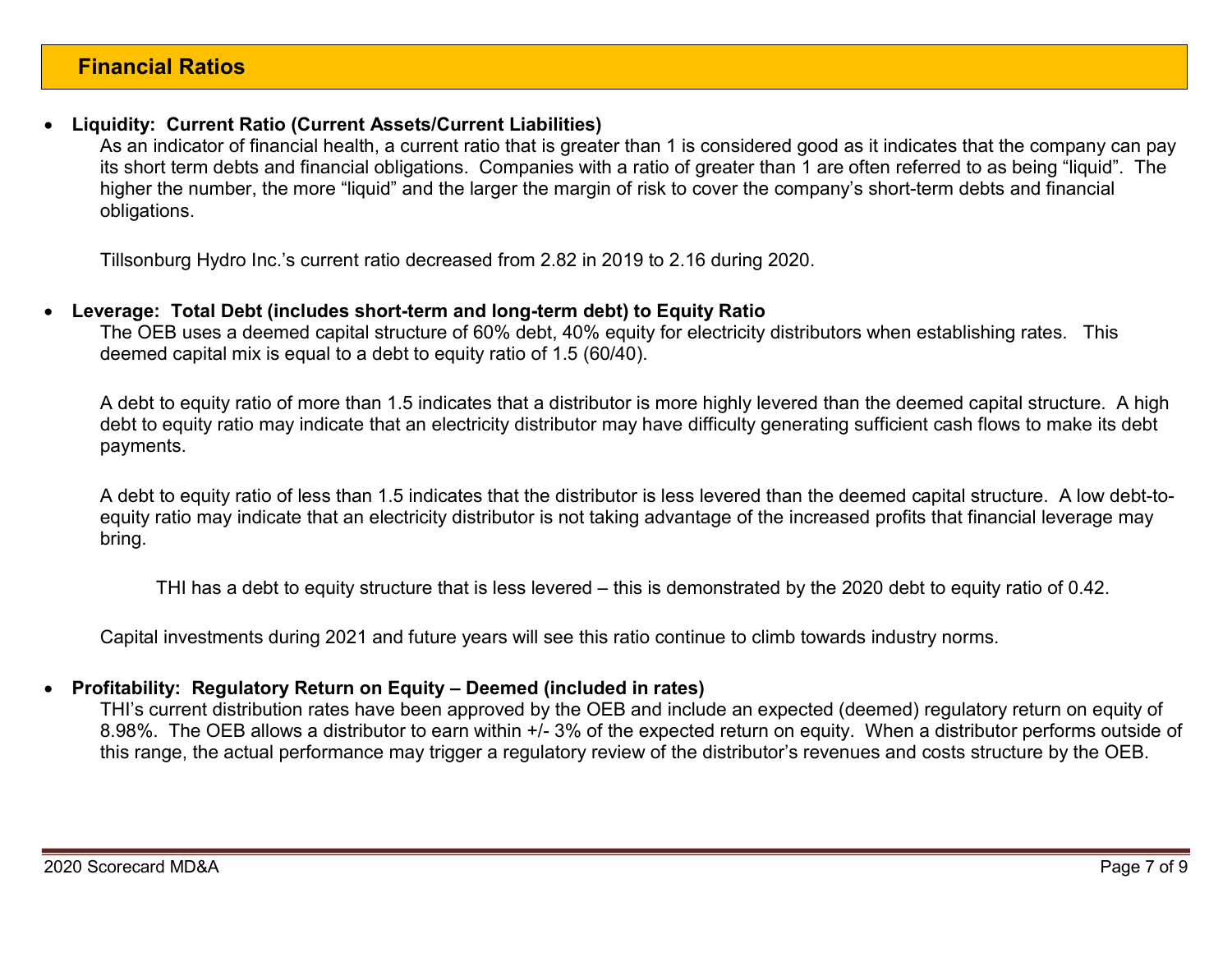## Profitability: Regulatory Return on Equity – Achieved

In 2020, the amortization expenses were adjusted to closer reflect the depreciated value of assets. The rates set in the 2013 CoS application no longer uphold the rate of inflation due to an associated 2017-2020 stretch factor of 0.60%. THI has deferred its CoS rebasing for several years due to the significant cost and effort required. Even with the lower Adjusted Operating Expenses in 2020, the result from lower Regulated Net Income and an increased Regulated Deemed Equity is a year over year decline ROE. THI is actively watching the OEB's streamlining of CoS applications for small utilities policy review and will look to rebase its rates under the rules resulting from this review.

THI has achieved the following ROE values as reported through the RRR process: 2015 – 11.02%, 2016 - 5.75%, 2017 - 9.73%, 2018 - 5.10%, 2019 – 4.74%, 2020 – 2.42%. If these are averaged over the 6-year period an average ROE % of 6.46% is achieved. This multi-year average remains within the 3% ROE target band.